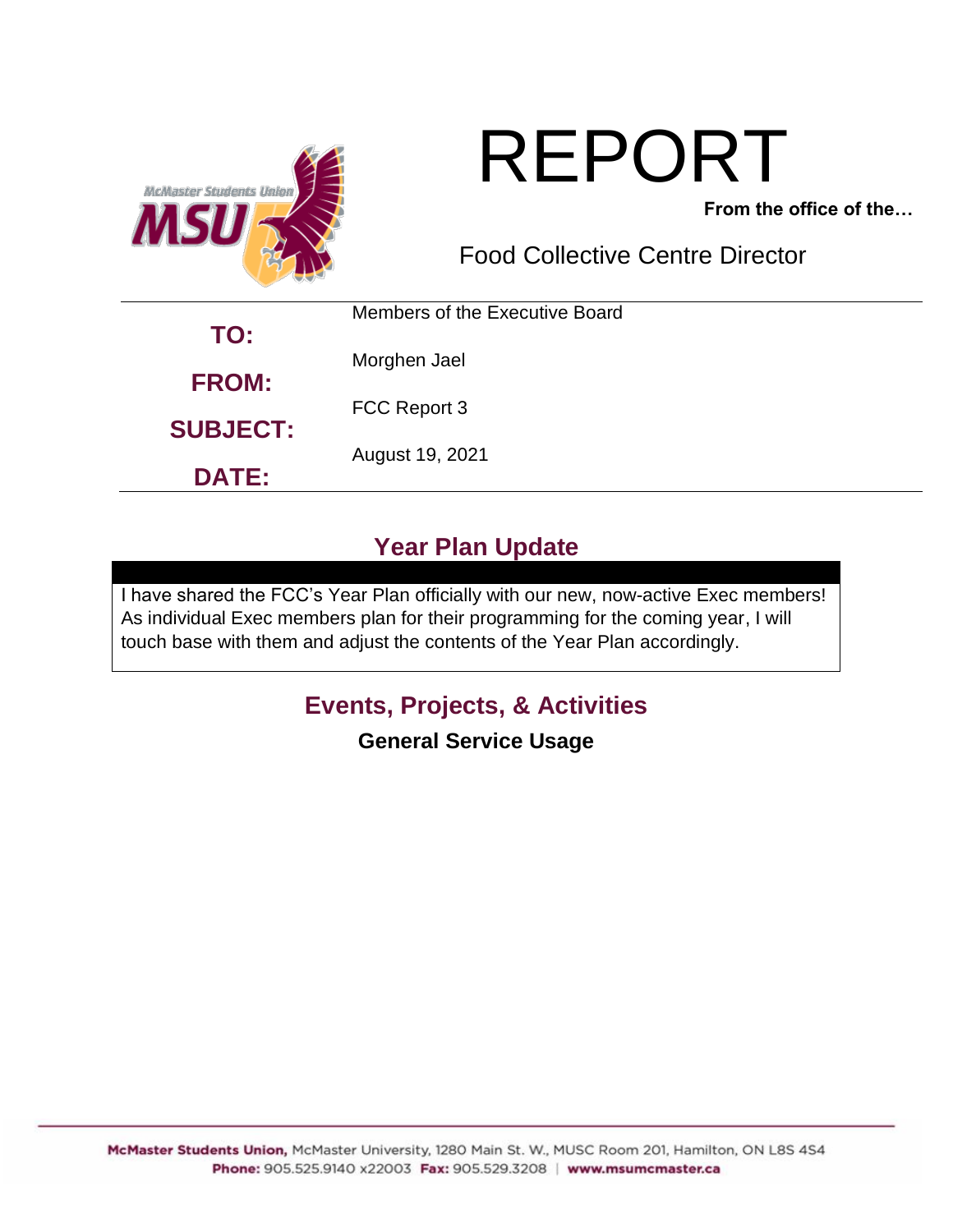The FCC food bank space remains closed to the public due to Bridges cafe remaining closed. The AD and I have visited the space and updated last year's inventory spreadsheet. We have disposed of all expired food and personal hygiene products, and we donated the soon-to-expire items (I.e., the items that expire before the Fall semester begins) to Living Rock Youth Centre in downtown Hamilton. The food bank space will continue to be accessed only by the AD and myself, until COVID-19 restrictions change significantly.

Lockers of Love, our confidential food support service, has resumed in its virtual format! Partners can fill out the now-active Lockers of Love Order Form linked on our website and receive an electronic President's Choice gift card to their email by the end of the week. We are still hoping to offer a hybrid format of Lockers of Love during the school year (I.e., offering both virtual and on-campus confidential food support, that partners can choose between), but cannot offer the on-campus service yet due to the ongoing closures of BSB and TSH (the buildings in which our lockers are housed). We are in communication with Security Services and Facility Services about the projected re-opening of these buildings to the public; right now, it is set for August 27, but we will check back in in a few weeks.

SUSTAIN 2SS3 (and the working group within it, Advocating for a Community Fridge at McMaster, that I helped to lead) has wrapped up its Summer 2021 session. The students in the working group created a pitch slideshow that can be used to advocate for the project to campus and community partners, as well as a report that will help students in the Fall, "implementation" edition of the class (SUSTAIN 3S03) continue working on the project. I will serve as a Community Project Champion (alongside Zeinab Khawaja from the Student Wellness Centre) again in this Fall session, on behalf of the FCC. We are soon connecting with McMaster's Community Garden team to discuss future fresh food donations to the fridge!

#### **Projects & Events** Project 1: Hiring Executive

#### Project Status: Complete

#### **General Information:**

We have finished hiring our Executive Team! All execs have completed their training (or have communicated with me about a reasonable delay) and have returned their signed volunteer contracts to me. We just had our first Exec meeting over the weekend, as well! We did some icebreakers and reviewed everyone's roles, the FCC's mandate, and the current draft of the Year Plan. We got along well!

Project 2: Re-launching Lockers of Love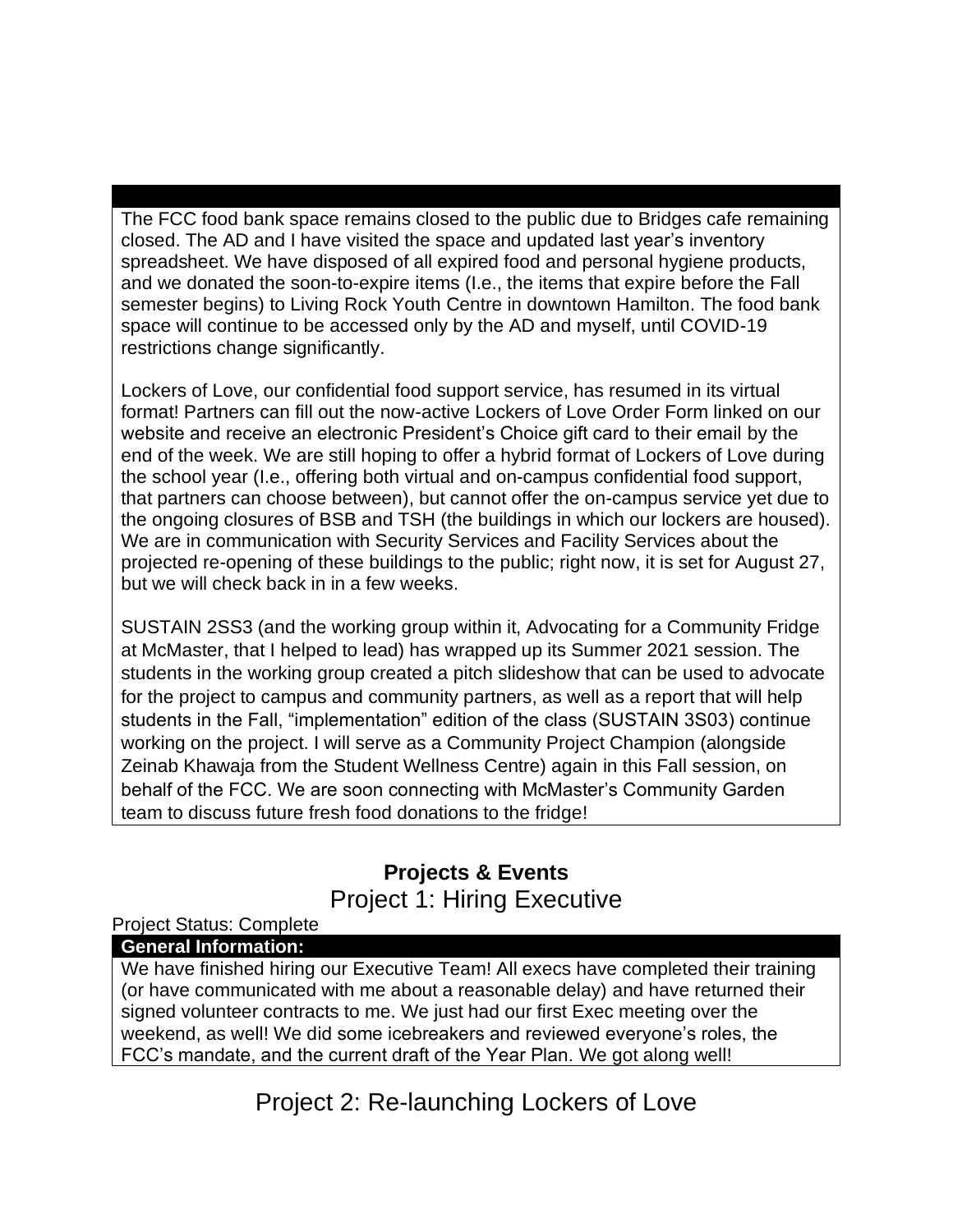#### Project Status: On-going

Lockers of Love has resumed in its virtual format (electronic gift cards) but is waiting on a few facility re-openings before it can resume in its on-campus format. The AD and I are working with our Promotions Coordinator to create a promotional campaign to let the McMaster community know about digital Lockers of Love (for now) and the traditional, on-campus Lockers of Love in the Fall.

We have decided that electronic President's Choice gift cards will begin at 15\$ in value, then increase in increments of 5\$ based on the number of dependents the partner indicates that they have. We will re-evaluate this system and these amounts based on demand and the capacity of our budget going forward; we are currently unsure how popular the on-campus and virtual Lockers of Love options will be. For purchasing electronic gift cards, I have worked with the MSU's Accounting team to create a Standing Order (an ongoing tab and access to the MSU's credit card); I will be able to order gift cards of various amounts without waiting for the processing of a PO each time. Fulfilling Lockers of Love orders quickly is a key part of the program; the Standing Order helps make this possible in a virtual format!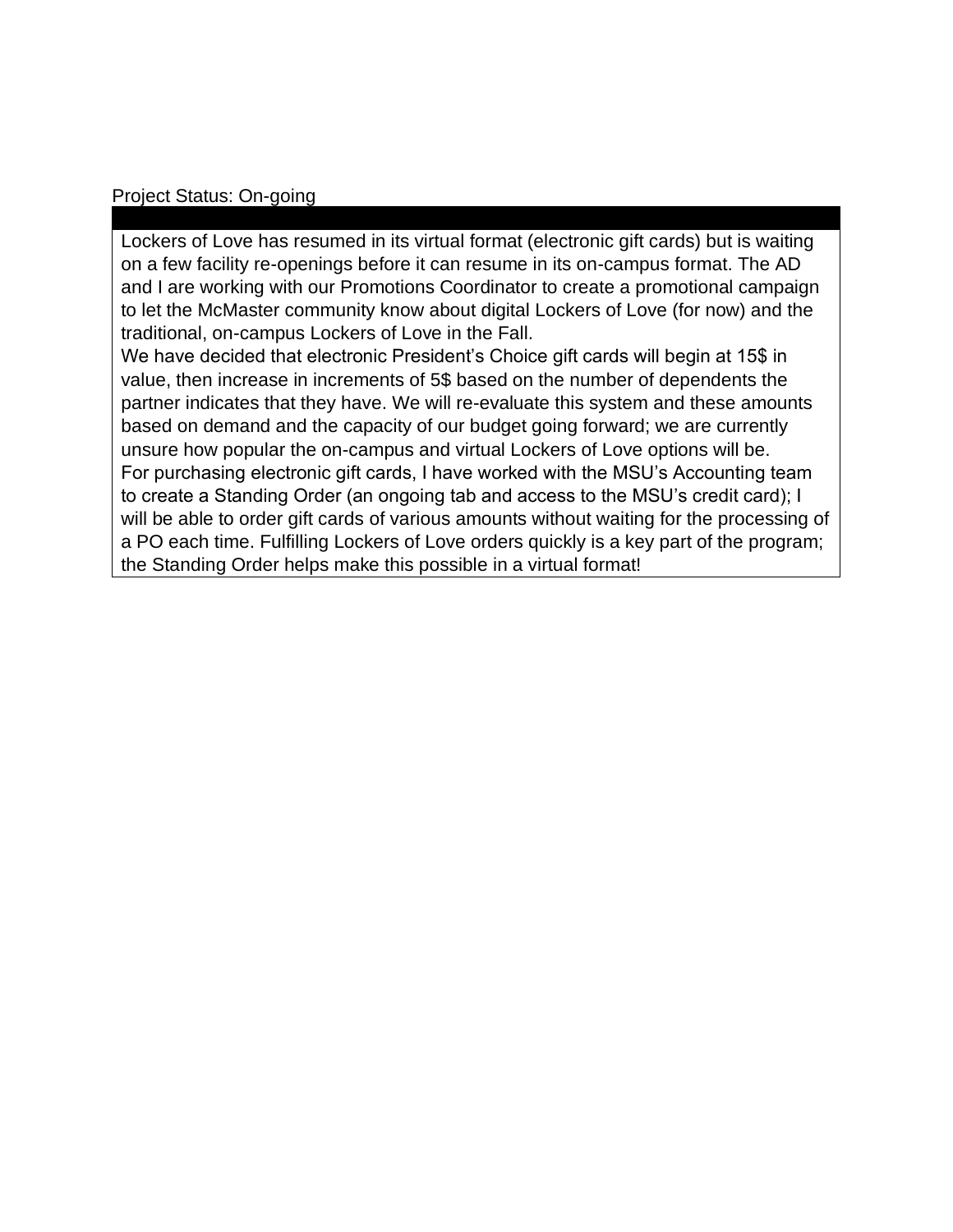Project 3: Relaunching the Good Food Box Program Project Status: Upcoming

I am working with our new Good Food Coordinator to organize the GFB Program this year. Some basics (e.g., pricing, date of the month, packing responsibilities) will have to be renegotiated this year, since we will be switching to a partnership with the GFB program at the Salvation Army in Dundas (Grace Lutheran Church is not currently offering the program). The Good Food Coordinator and I are in the process of setting up a meeting with a representative from the Salvation Army to lay down the groundwork here.

We are also planning for a delivery option for Good Food Boxes (particularly in an ongoing pandemic context, when some folks in the Hamilton area will want to avoid campus as much as possible); pick-up from a public location like MUSC will still be available, but it is important to us to try to provide delivery as well. We are investigating partnerships with Hamilton cab companies and other delivery services! More info about this will be forthcoming in the next few weeks.

# **Outreach & Promotions**

#### **Summary**

The Promotions Coordinator, the Assistant Director, and I have recently received communications training from the Director of Marketing and Communications and the Communications Officer at the MSU. We communicated some key takeaways from this training sessions to the rest of the executive team at our recent meeting (e.g., how folks should plan to have events be promoted for two weeks ahead of time in order for them to be successful).

The Promotions Coordinator and I (with input from the rest of the Exec team) have been developing an outreach strategy targeting first years during upcoming Welcome Week: mostly likely, a social media campaign that will introduce first years to the service. In addition to information about the FCC's basic mandate, we want to emphasize to first years that folks don't need to be *desperately* food insecure to access the FCC and its programs; it can be a great supplement and resource for anyone, particularly those living away from home/cooking independently for the first time.

Finally, we have been interacting with other services in our DMs, and have been reposting their hiring campaigns, etc.! Making these connections will be important for promotional efforts going forward.

#### **Promotional Materials**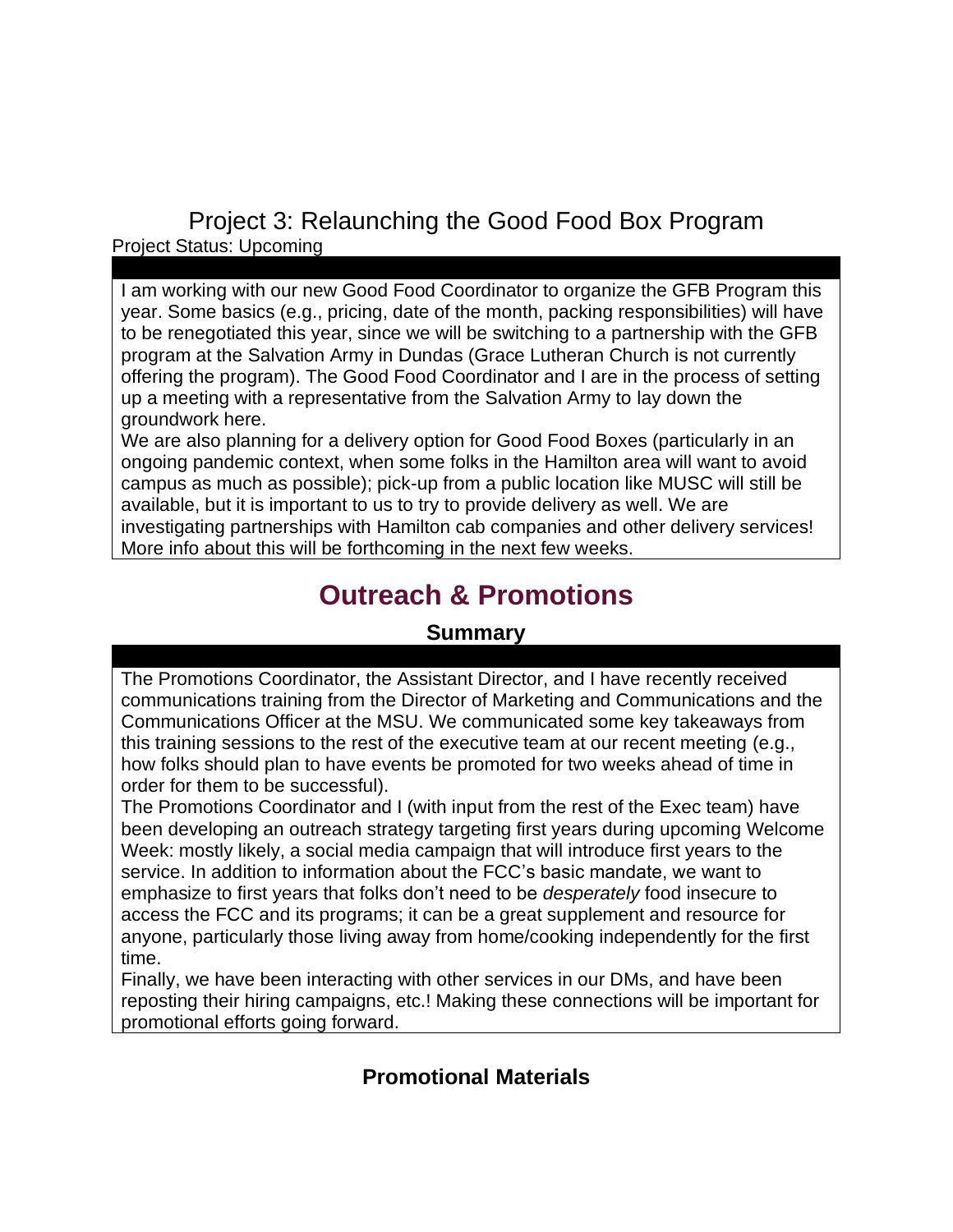No new promotional materials were created or shared this month, but some are in the works!

# **Social Media Engagement**

Instagram (Last 30 Days)

*Table 1: Instagram Engagement Insights*

| <b>Insights</b>                 | <b>Start</b><br><b>Values</b> | <b>Last Report</b><br><b>Values</b> | <b>Current</b><br><b>Values</b> | <b>Report</b><br>Change (%) | <b>Total</b><br>Change (%) |
|---------------------------------|-------------------------------|-------------------------------------|---------------------------------|-----------------------------|----------------------------|
| <b>Followers</b>                | 781                           | 811                                 | 809                             | #DIV/0!                     | #DIV/0!                    |
| <b>Impressions</b>              |                               | 411                                 | 617                             | #DIV/0!                     | #DIV/0!                    |
| <b>Profile Visits</b>           |                               | 71                                  | 57                              | #DIV/0!                     | #DIV/0!                    |
| <b>Website</b><br><b>Visits</b> |                               | 6                                   | 5                               | #DIV/0!                     | #DIV/0!                    |
| <b>Reach</b>                    |                               | 73                                  | 212                             | #DIV/0!                     | #DIV/0!                    |

## Twitter (Previous Month)

*Table 2: Twitter Engagement Insights*

| <b>Insights</b>    | <b>Start</b><br><b>Values</b> | <b>Last Report</b><br><b>Values</b> | <b>Current</b><br><b>Values</b> | <b>Report</b><br>Change (%) | <b>Total</b><br>Change (%) |
|--------------------|-------------------------------|-------------------------------------|---------------------------------|-----------------------------|----------------------------|
| <b>Followers</b>   | 663                           | 658                                 | 659                             | #DIV/0!                     | #DIV/0!                    |
| <b>Mentions</b>    |                               | 0                                   | 0                               | #DIV/0!                     | #DIV/0!                    |
| <b>Likes</b>       |                               | 0                                   | 0                               | #DIV/0!                     | #DIV/0!                    |
| <b>Impressions</b> |                               | 34                                  | 32                              | #DIV/0!                     | #DIV/0!                    |
| Engagement         |                               | 9                                   | 11                              | #DIV/0!                     | #DIV/0!                    |

## Facebook (Last 28 Days)

*Table 3: Facebook Engagement Insights*

| <b>Insights</b>   | <b>Start</b><br><b>Values</b> | <b>Last Report</b><br><b>Values</b> | <b>Current</b><br><b>Values</b> | <b>Report</b><br>Change (%) | <b>Total</b><br>Change (%) |
|-------------------|-------------------------------|-------------------------------------|---------------------------------|-----------------------------|----------------------------|
| <b>Likes</b>      | 1495                          | 1496                                | 1498                            | #DIV/0!                     | #DIV/0!                    |
| <b>Reach</b>      |                               | 112                                 | 116                             | #DIV/0!                     | #DIV/0!                    |
| <b>Views</b>      |                               | 41                                  | 88                              | #DIV/0!                     | #DIV/0!                    |
| <b>Engagement</b> |                               | 0                                   | 5                               | #DIV/0!                     | #DIV/0!                    |
| <b>Followers</b>  |                               |                                     | N/A                             | #DIV/0!                     | #DIV/0!                    |

## **Finances**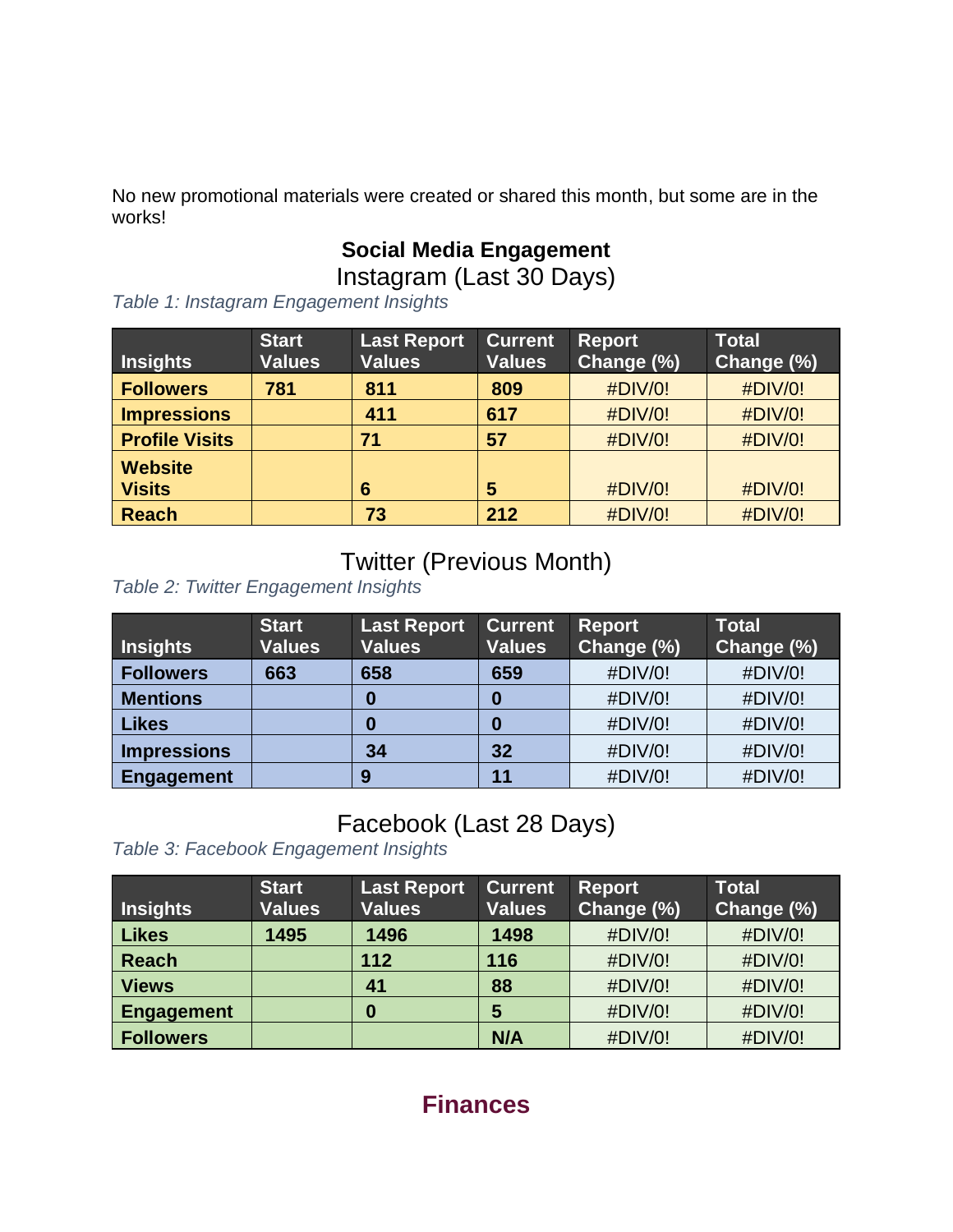I have still yet to receive feedback/approval on my Budget Plan that I submitted to the VP Finance in July. I hope to receive feedback on this soon, so that I can give formal direction to my execs in terms of the division of the FCC budget for the year! I have decided to divide our Reserve portion of the budget into 500\$ for electronic gift cards for Lockers of Love and 500\$ for concrete food items for restocking the food bank as needed; more than other sections of the budget, I plan to revisit this decision and re-divide our Reserve as we see how popular and needed our on-campus versus virtual Lockers of Love programming is.

#### **Budget Summary**

#### *Table 4: Budget Tracker*

| <b>Account</b><br>Code | <b>Item</b>                                            | <b>Cost</b>                |                |      | <b>Description</b> | Date of<br><b>Purchase</b> |
|------------------------|--------------------------------------------------------|----------------------------|----------------|------|--------------------|----------------------------|
| 5003-<br>0318          | <b>FCC - OFFICE</b><br><b>SUPPLIES</b>                 | $\$\$                      | 100            |      |                    |                            |
|                        |                                                        |                            |                |      |                    |                            |
|                        | <b>Total Spent in Line</b>                             | $\boldsymbol{\mathsf{S}}$  | $\Omega$       |      |                    |                            |
|                        | Remaining in Line                                      | $\mathfrak{S}$             | 100            |      |                    |                            |
|                        |                                                        |                            |                |      |                    |                            |
| 6102-<br>0318          | <b>FCC - ANNUAL</b><br><b>CAMPAIGNS</b>                | $\boldsymbol{\mathcal{S}}$ | 2300           | ٠    |                    |                            |
|                        |                                                        |                            |                |      |                    |                            |
|                        | <b>Total Spent in Line</b>                             | $\boldsymbol{\theta}$      | $\overline{0}$ |      |                    |                            |
|                        | Remaining in Line                                      | $\mathfrak{S}$             |                | 2300 |                    |                            |
|                        |                                                        |                            |                |      |                    |                            |
| 6494-<br>0318          | <b>FCC - VOLUNTEER</b><br><b>RECOGNITION</b>           | $\boldsymbol{\mathsf{S}}$  | 750            |      |                    |                            |
|                        |                                                        |                            |                |      |                    |                            |
|                        | <b>Total Spent in Line</b>                             | $\boldsymbol{\theta}$      | $\overline{0}$ |      |                    |                            |
|                        | Remaining in Line                                      | $\mathfrak{S}$             | 750            |      |                    |                            |
|                        |                                                        |                            |                |      |                    |                            |
| $6501 -$<br>0318       | FCC -<br><b>ADVERTISING &amp;</b><br><b>PROMOTIONS</b> | $\$\$                      | 2300           | ۰    |                    |                            |
|                        |                                                        |                            |                |      |                    |                            |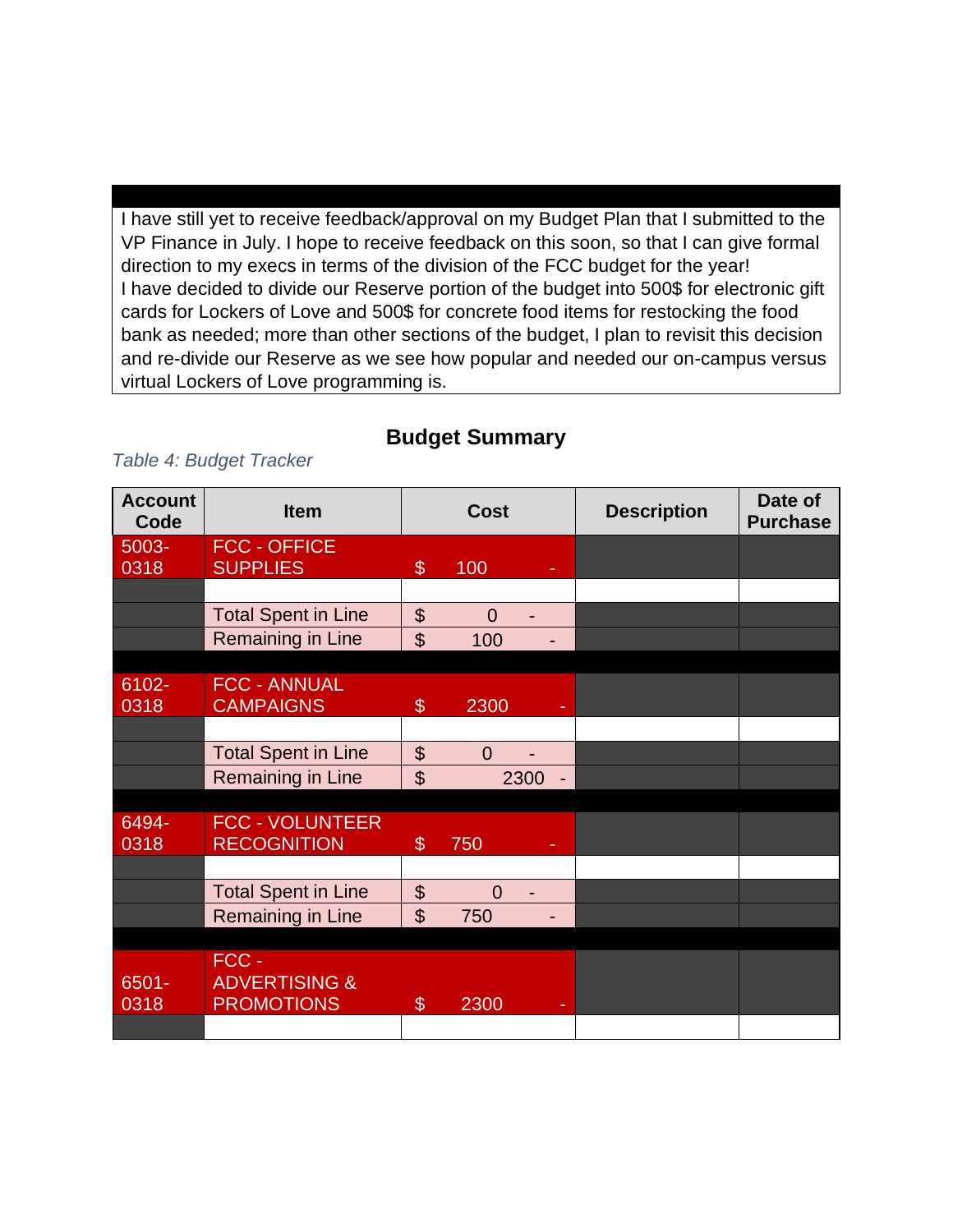|               | <b>Total Spent in Line</b> | \$             | $\Omega$ |   | So far, we have<br>reused old<br>graphics and had<br>Underground<br>change the text<br>on them for free |         |
|---------------|----------------------------|----------------|----------|---|---------------------------------------------------------------------------------------------------------|---------|
|               | Remaining in Line          | $\mathfrak{L}$ | 2300     |   |                                                                                                         |         |
|               |                            |                |          |   |                                                                                                         |         |
| 6603-<br>0318 | <b>FCC - RESERVE</b>       | $\mathcal{E}$  | 1000     | ۰ |                                                                                                         |         |
|               |                            |                |          |   |                                                                                                         |         |
|               | <b>Total Spent in Line</b> | \$             | 50       |   | electronic gift<br>cards for Lockers<br>of Love                                                         | July 21 |
|               | Remaining in Line          | \$             | 950      |   |                                                                                                         |         |
|               |                            |                |          |   |                                                                                                         |         |

## **Executives and Volunteers**

We had our first exec meeting this weekend and it went well! Our team is eager and talented, and we seem to get along really well so far. We are planning to begin our volunteer hiring process in the next few weeks; execs have indicated that they are interested in creating "committees" of volunteers that may specialize in certain areas of the FCC's mandate (e.g., Social and Political Advocacy Committee, or Promotions Committee). We plan to have our volunteer hiring process include the option to indicate interest in one (or none!) of these committees, so that we can determine interest.